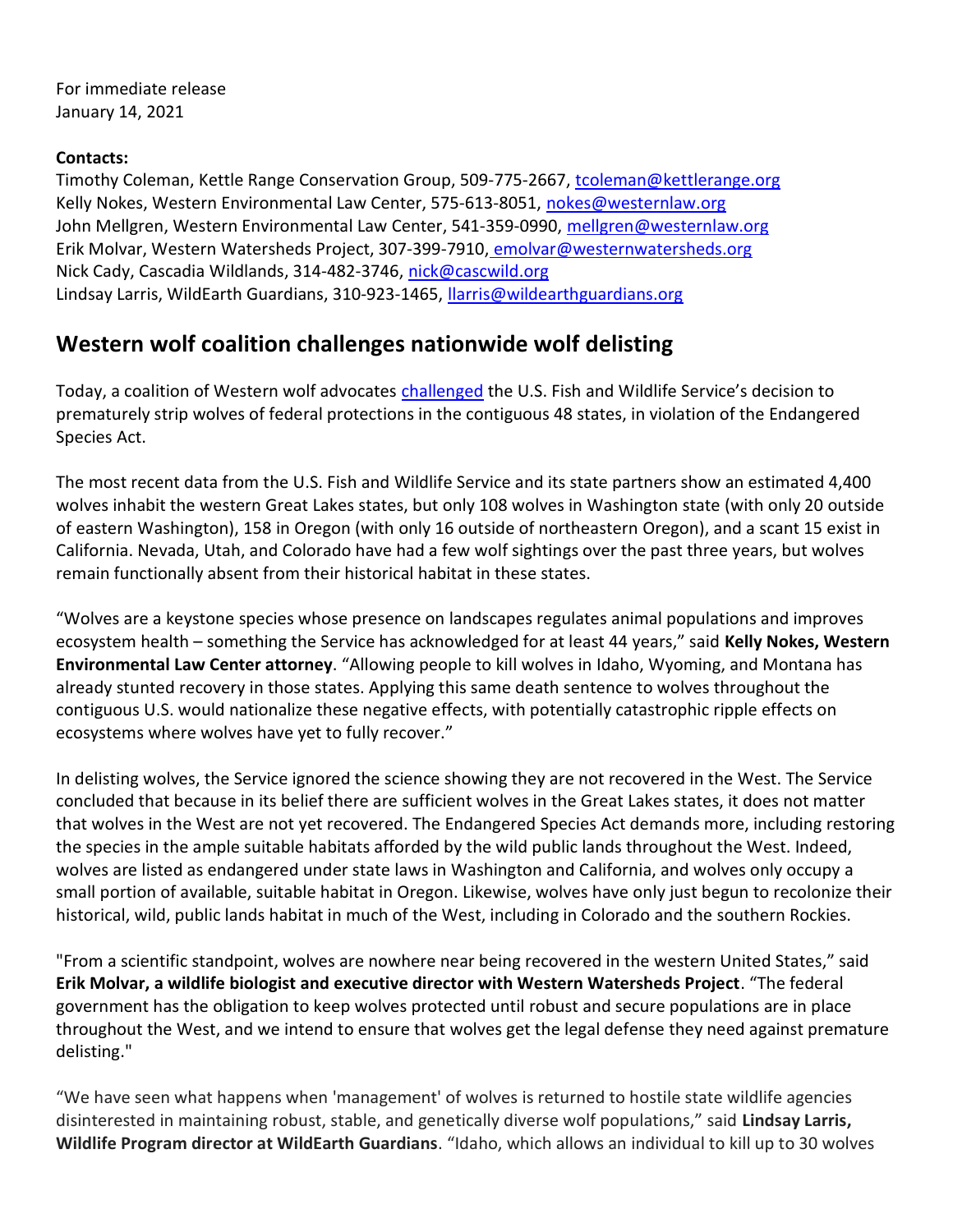annually, saw the slaughter of nearly 600 wolves and wolf pups in a recent 12-month period and now other states are gearing up to allow wolf hunting and trapping this fall. Returning this type of unscientific and barbaric 'management' to states at this early juncture would spell disaster for true gray wolf recovery, plain and simple."

The conservation groups have long been active on wolf recovery issues in the American West, including working with Western states to develop science-based wolf management plans, mounting cases to rein in rogue federal government wolf-killing programs, promoting recovery efforts in the Southwest for critically imperiled Mexican gray wolves, and working with local governments and landowners to deploy non-lethal tools that prevent wolf-livestock conflicts.

"With only a handful of wolves in California, western Oregon, and western Washington, wolf recovery is still precarious on the west coast," said John Mellgren, Western Environmental Law Center general counsel. "A rush to delist the species across the entire country runs counter to the Service's own peer review, and tells West Coast states that wolf recovery in their part of the country does not matter. We look forward to presenting the science to a federal court."

While the Trump administration may believe it can disregard science to promote purely political listing decisions, the law does not support such a stance. The best available science says gray wolves are not recovered, and the coalition looks forward to having a court hear their science-based arguments for why wolves still need of Endangered Species Act protections to truly recover across the species range.

"In just the last year, we lost an icon to wolf recovery when OR-7 passed away. He and his mate represent the first generation of wolves in western Oregon in nearly a century," said Joseph Vaile with the conservation group Klamath Siskiyou Wildlands Center based in southwest Oregon. "Delisting is clearly premature and obviously politically driven. It's a last-ditch effort by the Trump administration to strip away protections for recovering wildlife."

"Removing Endangered Species Act protections for any species should be based science, not politics, and the science tells us wolves are not there yet," said Chris Bachman, Wildlife Program director at The Lands Council. "The gray wolf remains functionally extinct in 85% of its historic range, with 70% of suitable habitat remaining unoccupied across the lower 48 states. Legal protections must remain in place for the gray wolf to allow wider dispersal across a significant portion of its range."

"Wolves were nearly exterminated from the lower 48. We should be celebrating the species' ongoing recovery and the incredible success stories of the Endangered Species Act," said Nick Cady with Cascadia Wildlands. "Instead, wolves have become another victim of the polarization and political game-playing in Washington D.C., and conservation groups are left battling to stem rising calls for active eradication of the species. Conservation of native species formerly enjoyed widespread bipartisan support. The actions of this administration toward wildlife are shameful."

"The finger on the trigger of wolf slaughter is driven by anti-government fanatics who foment fear, lies and mistrust. The Endangered Species Act makes such hostility to wild nature more closely watched," said Timothy Coleman, director of Kettle Range Conservation Group and former member of the state Wolf Advisory Group. "Eighty-five percent of known gray wolves killed in Washington lived in the Kettle River Range where it was delisted from the ESA in 2011, though remaining a state listed endangered species. Entire wolf families would not have been killed since 2011 in northeast Washington had the ESA safeguards been